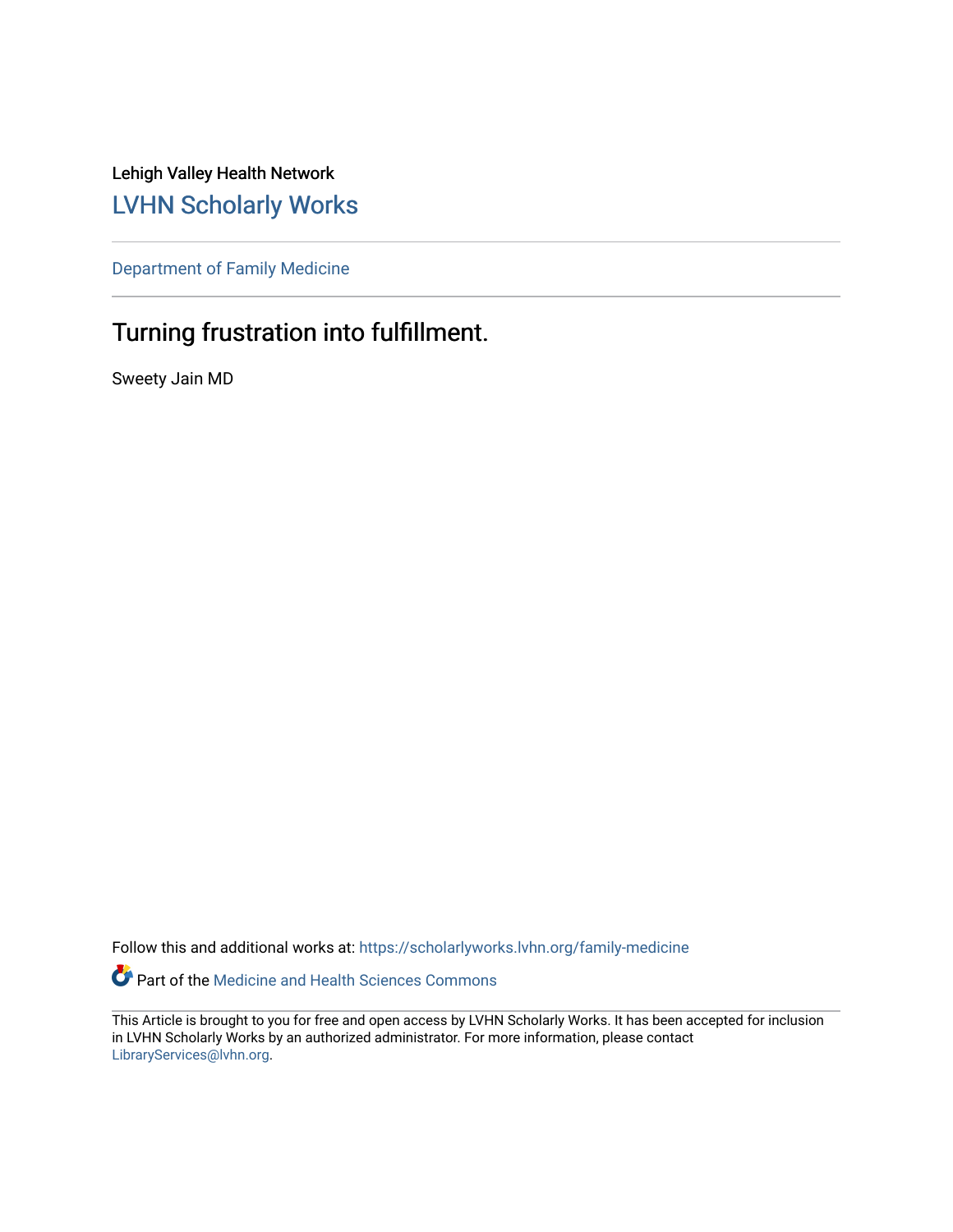THE LAST WORD [\(https://www.aafp.org/fpm/viewRelatedDepartmentsByDepartment.htm?](https://www.aafp.org/fpm/viewRelatedDepartmentsByDepartment.htm?departmentId=23&page=0) departmentId=23&page=0)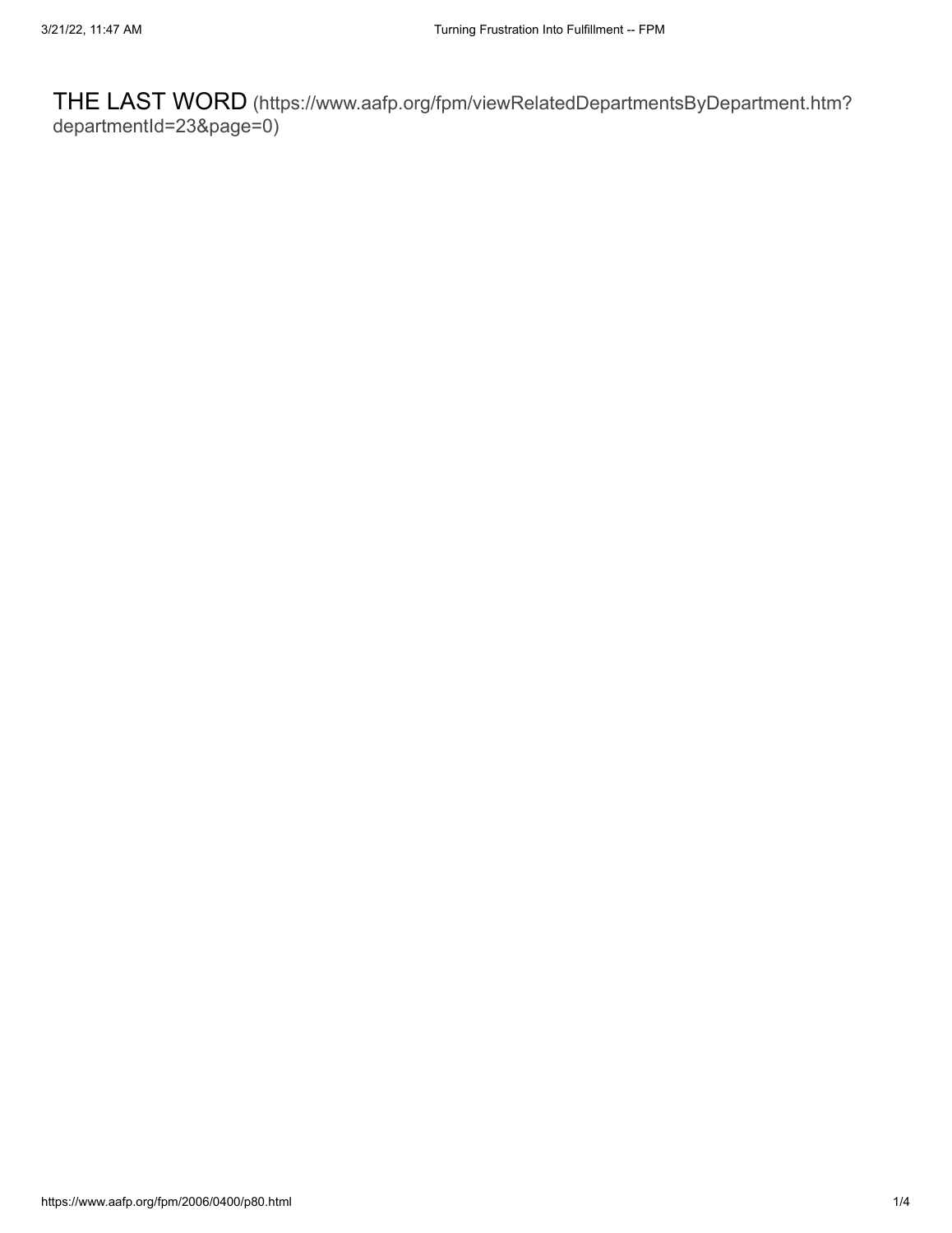# **Turning Frustration Into Fulfillment**

**When we invite our patients to be part of the solution, even difficult encounters can become rewarding.**

Sweety Jain, MD

*Fam Pract Manag.* 2006 Apr;13(4):80.

As family physicians, we spend a significant amount of time and energy each day dealing with frustrations. Even the sacred doctor-patient visit is not immune, as we often face communication challenges, cultural or social barriers, interpersonal conflicts, and clinical uncertainty in these interactions. While it is easy to pull away from our patients during uneasy encounters, I've found that the best approach is to involve them.

## **Case in point**

A few years ago, after feeling frustrated by my inability to communicate with growing numbers of Hispanic patients in my practice, I decided to take a proactive and creative approach: I asked my patients to teach me Spanish.

I started by asking my patients to bring in four Spanish-language words related to medicine (body parts, symptoms, etc.) at each visit. As soon as I made the suggestion, I could see that it gave them a sense of empowerment and fulfillment. At the same time, I asked that they try to learn English in the same way that I was trying to learn Spanish.

My best teachers have been my pediatric patients, who never fail in assigning tasks to me. They feel extremely happy to teach their doctor, and we build a great patient-doctor relationship this way. I have had several children actually mail me my Spanish "homework." Finding these assignments in my mailbox in envelopes addressed by my pediatric patients is an immensely joyful experience. I still possess one of my homework assignments from an 11-year-old patient, who wrote:

Dear Dr. Jain,

This is for you to learn.

How is your family doing?

*¿Cómo estas tu familia?*

How are you feeling?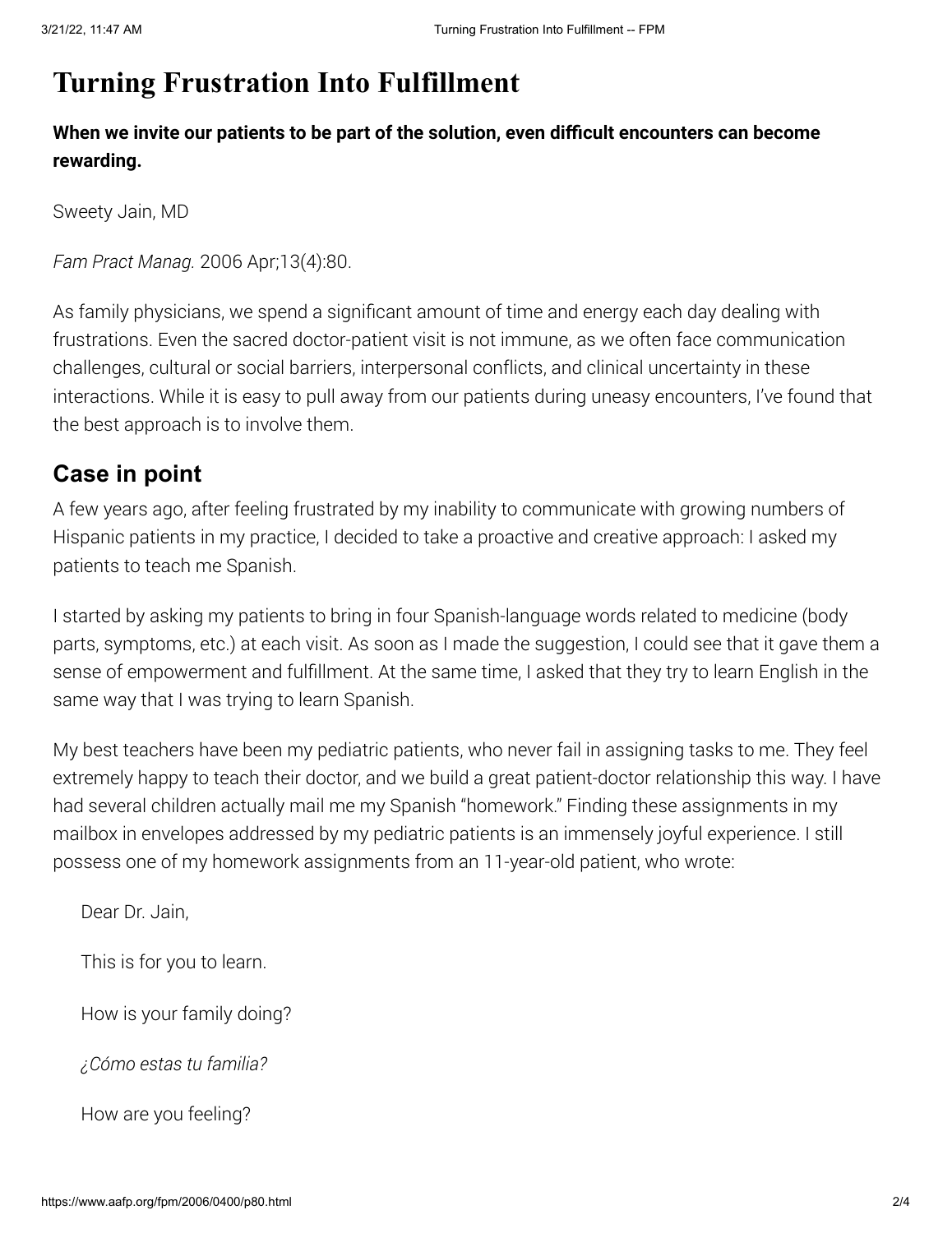*¿Cómo te sientes?*

Do you feel something else?

*¿Te sientes algo más?*

Another patient, a 7-year-old boy, gave me several Spanish words to practice: arm – *brazo*, fingers – *dedos*, ear – *oreja* and lips – *labios*. He even checked on my vocabulary at his next visit.

## **Lessons learned**

While I am not yet fluent in Spanish, I have picked up enough words and phrases to improve my communication with these patients. More than that, though, this experience has added to my joy of practicing medicine. Instead of feeling frustrated at these encounters, I now enjoy them and feel eager to learn from my patients. In return, many of my patients have become more compliant and sincere in their attempts to follow my medical advice, whether it be taking medicines regularly or getting tests done on time.

There are so many benefits to this simple strategy that I would encourage all family physicians who treat Spanish-speaking patients (or patients who speak any language other than their own) to consider it. To take it a step further, all physicians in a group or all residents in a program could come together and share what they've learned from their patients.

This experience has taught me that when we involve our patients, we can turn many of our frustrations into treasures. These moments are some of the hidden joys of practicing family medicine. Exploring these joys  $-$  and sharing them with our colleagues, residents and students  $-$  could go a long way toward re-energizing our profession.

#### **About the Author**

Dr. Jain is an attending physician and faculty member at the Sacred Heart Family Practice Residency Program in Allentown, Pa. Author disclosure: nothing to disclose.

Send comments to *[fpmedit@aafp.org](mailto:fpmedit@aafp.org)* (mailto:fpmedit@aafp.org).

#### **WE WANT TO HEAR FROM YOU**

The opinions expressed here do not necessarily represent those of FPM or our publisher, the American Academy of Family Physicians. We encourage you to share your views. Send comments to fomedit@aafp.org (mailto:[fpmedit@aafp.org](mailto:fpmedit@aafp.org)), or add your comments below.